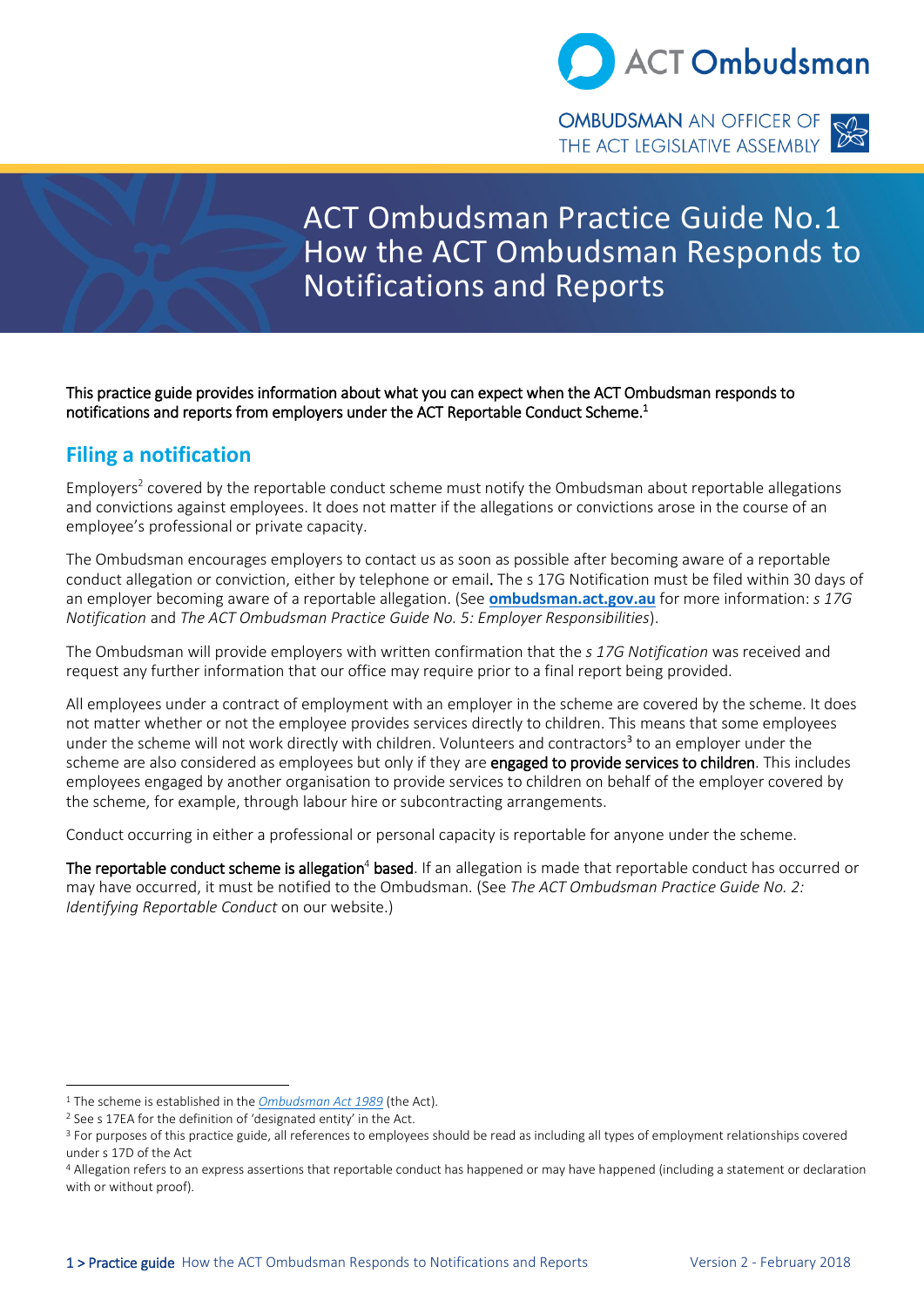

#### Documentation to include with a notification

The employer must notify whether or not they propose to take any action relating to the employee based on the allegation or conviction and the reasons for these decisions. Normally, an initial risk analysis should be completed prior to filing an *s 17G Notification*. If that is the case, the risk analysis should be provided to the Ombudsman. Likewise, any investigation plans that have been drafted should be provided with the *s 17G Notification*.

If any relevant employees have made been made aware of the allegations, and have made written submissions to the employer before an *s 17G* Notification is submitted, the employer must also provide these. These written submissions may include circumstances raised by the employee about the allegation or conviction which the employee has asked to be considered when deciding appropriate action.

#### Response by the Ombudsman to an investigation

#### **Employer's investigation**

After an *s 17G Notification* is provided, employers will continue their response / investigation under the oversight of the Ombudsman. The Ombudsman will ask for updates as to the progress of an investigation and may confer with the people conducting the investigation about the nature, conduct or progress of the investigation. This may include requests for relevant documents and information to be provided to the Ombudsman. In some cases, the Ombudsman may decide to attend any interviews conducted by or on behalf of the employer.

The Ombudsman can monitor the progress of a response or investigation<sup>5</sup> conducted by, or for an employer in response to a reportable allegation or conviction.

In some circumstances the Ombudsman may share this information with ACT policing and other key organisations for health, safety and wellbeing of children.<sup>6</sup>

#### **Ombudsman investigation**

The Ombudsman may, on its own initiative or in response to a complaint, choose to conduct an investigation<sup>7</sup> into:

- any reportable conduct allegation or conviction against an employee of an employer considered under the scheme, or
- the response of the employer into a reportable conduct allegation or reportable conduct conviction.

This means that people can complain to the Ombudsman about a reportable conduct investigation and the Ombudsman may investigate those complaints. This investigation may occur regardless of whether the employer has notified the Ombudsman about the conduct. If the Ombudsman decides to conduct an investigation, the employer will receive written notice of the investigation.

In some circumstances, the Ombudsman may require an employer to either not commence an investigation or to suspend an investigation while the Ombudsman investigation progresses.

<sup>5</sup> See s 17I of the Act.

<sup>6</sup> See s 34A of the Act.

<sup>7</sup> See s 17K of the Act.